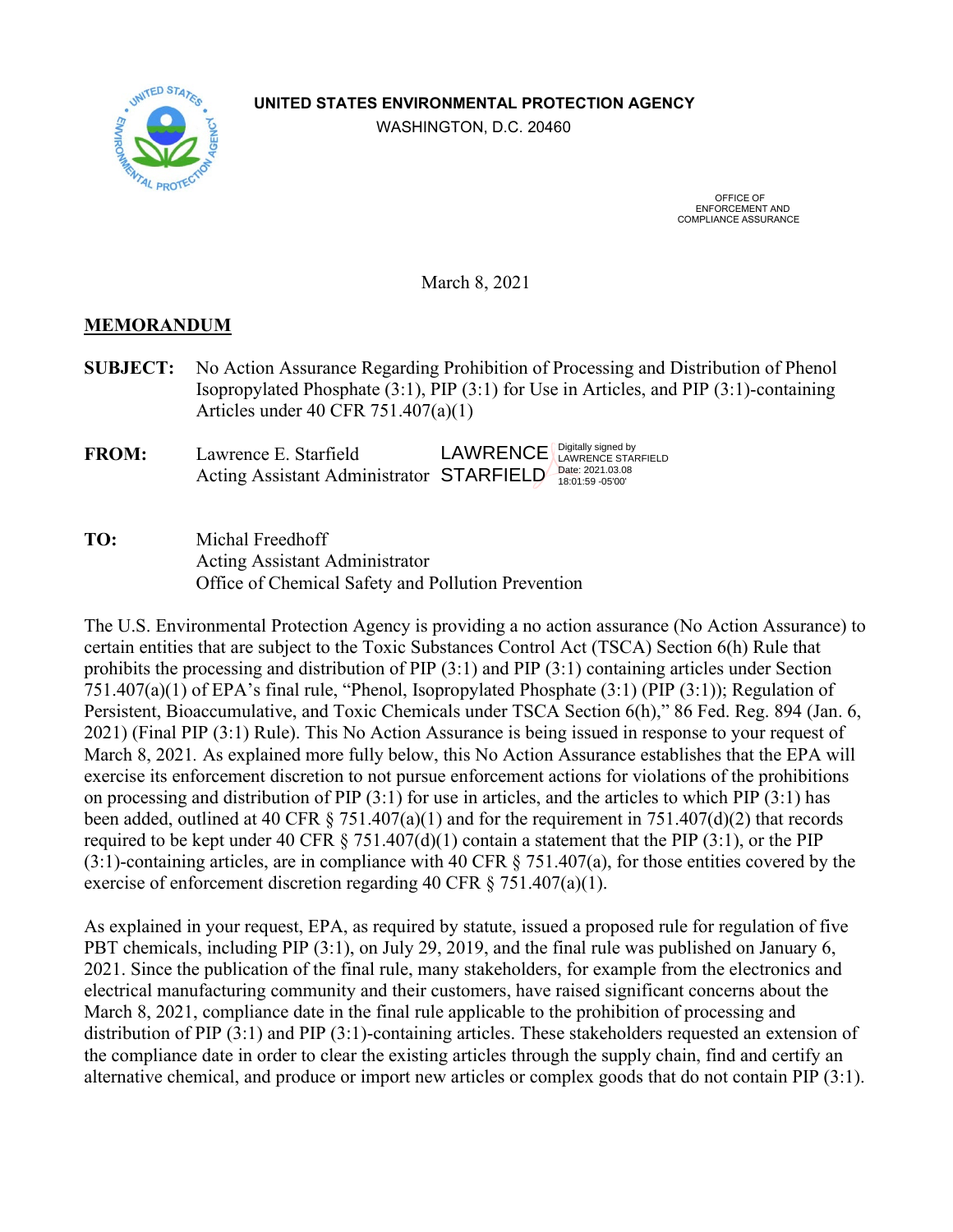Your request noted the hardships apparently created by the rule as currently promulgated but which were unknown to EPA until after the rule was published.<sup>[1](#page-1-0)</sup> For example, your request stated that stakeholders in the electronics sector and elsewhere are now identifying the presence of PIP (3:1) in articles where it is used as a flame retardant and plasticizer in plastic components such as PVC wire covers and casings. Other components that have been identified, or are being investigated for the presence of, PIP (3:1) include PVC tubes, harnesses, cables, covers, sleeves, and casings, which include AC power cords and USB cables for consumer and commercial articles such as laptops, TVs, and gaming consoles, as well as internal components of high-tech robotics and manufacturing equipment. Your request indicated that stakeholders have identified PIP (3:1) in components in scanning electron microscopes utilized in research, national laboratories, academia, and manufacturing and electronic components utilized for electronic design and assembly. Other examples provided in your request of the articles impacted by the March 8, 2021 compliance date include: (i) machinery to produce semiconductors, such that the production of semiconductors could be adversely impacted if the machinery cannot be serviced as needed; (ii) critical heating, ventilation, air-conditioning, and refrigeration (HVACR) equipment, which are essential during the pandemic and severe climate events; (iii) a wide range of electronic equipment, ranging from acoustic pianos, to radios, to consumer and commercial projectors, to microscopes and medical devices; and (iv) even the forklifts used to move critical supplies in warehouses. Further, we understand this is only a subset of the articles described in the numerous communications with your office since the Final PIP (3:1) Rule was published.

As the above paragraph indicates, a wide range of key consumer and commercials goods could be affected by the prohibitions to varying degrees, and EPA is being alerted of additional articles every day as stakeholders investigate the presence of PIP (3:1) in their supply chains. The request also highlighted concerns raised by stakeholders that the complexity of international supply chains for complex articles such as those described by stakeholders makes locating the presence of PIP (3:1) in components challenging; in addition, once PIP (3:1) is identified, a suitable alternative or replacement component may need to be tested for industry safety or performance standards. Despite these challenges, a majority of stakeholders are not requesting an exclusion from the restriction. Rather, to avoid significant disruption to the supply chain, they request what in their view would be enough time to identify, replace, and certify the absence of PIP (3:1) in their articles. Stakeholder estimates of the appropriate time frame to accomplish the aforementioned activities range from six months to seven years; however, OCSPP believes 180 days is an appropriate timeframe for the No Action Assurance in order to ensure that the supply chain of these important articles is not interrupted while OCSPP continues to collect the information needed to best inform subsequent regulatory efforts and allow for the issuance of a final agency action to extend the March 8, 2021 compliance date as necessary.

While OCSPP recognizes that allowing articles indicated by industry as containing the chemical PIP (3:1) leaves a PBT chemical in commerce longer than was deemed "as soon as practicable" in the final rule, the request for a compliance deadline extension is in the public interest based on the information stakeholders have provided to EPA that EPA will subsequently further review and verify during the next 180 days. As noted above, and in your request, the processors and distributors for which OCSPP is requesting the application of enforcement discretion serve large swaths of the consumer and industrial market and facilitate the distribution of critical supplies. It would not benefit the general public for these entities to immediately cease the processing and distribution of these articles and disrupt complex supply

<span id="page-1-0"></span><sup>&</sup>lt;sup>1</sup> The articles that may be covered by this No Action Assurance include, but are not limited to, electronics, electronic components, electrical equipment and components, home appliances, manufacturing equipment for semiconductors, heavy equipment, offroad vehicles, curtains used in mining applications, military tents, and vehicles that do not qualify as motor vehicles for purposes of this rule.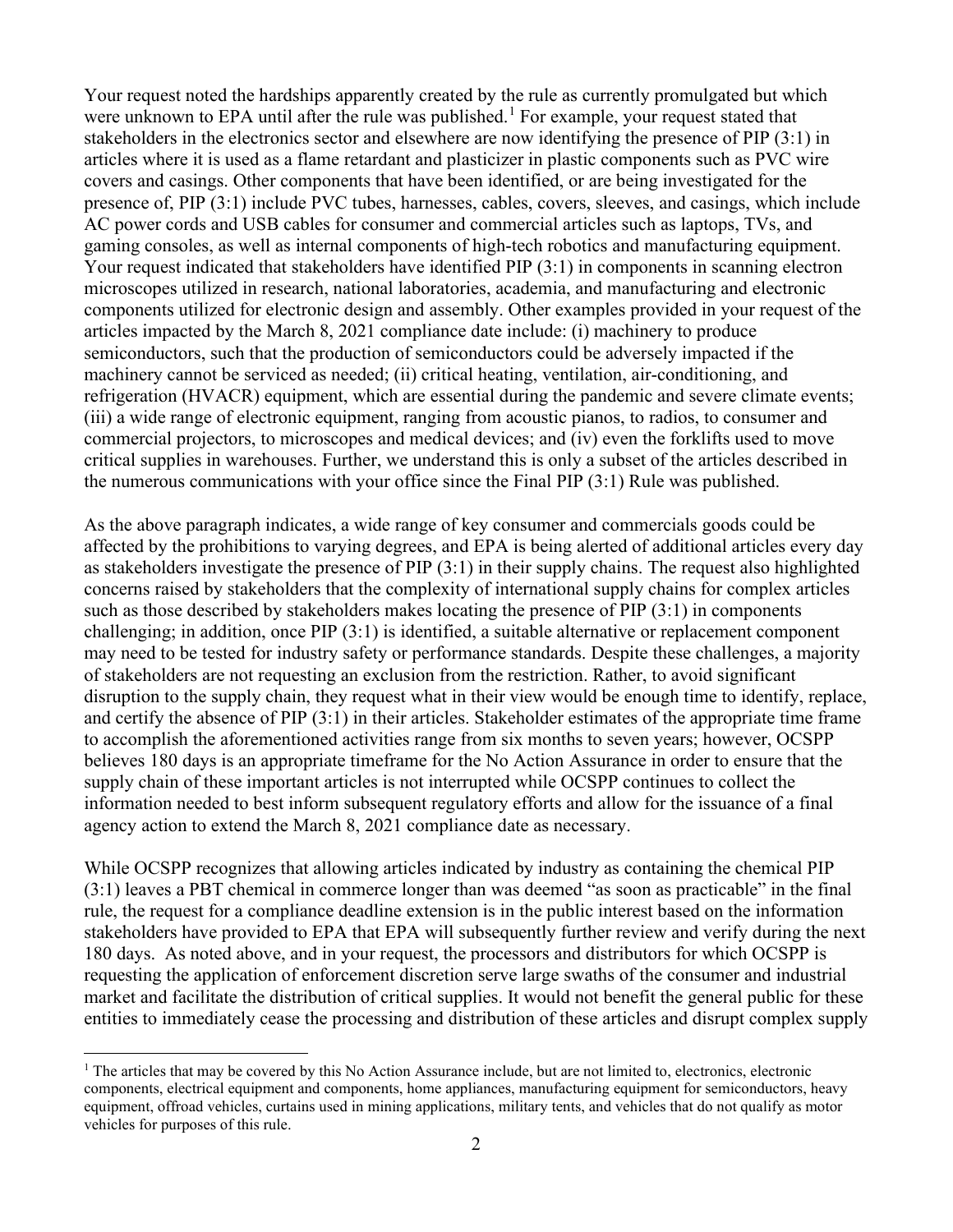chains. OCSPP indicated it was clearly not EPA's intent during the development of the rule to have such a broad, disruptive impact. In other words, since the publication of the final rule, industry stakeholder's have indicated that EPA established a compliance deadline that cannot be feasibly complied with as intended.

Additionally, your request indicated the agency's intention to begin developing a final agency action to extend the processing and distribution in commerce compliance dates for these articles as necessary. You indicated that this action should occur no later than 180 days from March 8, 2021.

These extremely unusual circumstances could cause undue hardship as a result of the possible significant disruption of domestic and international supply chains potentially impacted by the prohibition in the final rule. Moreover, because numerous companies and trade associations only commented after the final rule publication that PIP (3:1) is present or may be present in a wide range of articles for industrial and consumer markets in the United States, the final rule potentially has a broad ranging impact that the agency did not intend when finalizing the rule and the March 8, 2021 compliance deadline. In other words, absent industry stakeholder participation in the rulemaking process, EPA established a compliance deadline that cannot be feasibly complied with as intended. To address these extremely unusual circumstances, EPA will exercise its enforcement discretion to not pursue enforcement regarding the prohibition on processing and distribution of PIP (3:1) for use in articles, and PIP (3:1)containing articles, for the following violations:

- Prohibitions on processing and distributing in commerce of PIP (3:1) for use in articles; including in PIP (3:1)-containing articles (*see* 40 CFR § 751.407(a)(1).)
- The requirement in 40 CFR  $\S$  751.407(d)(2) that records required under 40 CFR  $\S$  751.407(d)(1) must include a statement that the PIP (3:1), or the PIP (3:1)-containing articles, are in compliance with 40 CFR § 751.407(a). This exercise of enforcement discretion applies only to entities covered by the enforcement discretion in the prior bullet regarding 40 CFR § 751.407(a)(1).

I emphasize that this No Action Assurance applies only to the requirements stated above. The exercise of enforcement discretion is conditioned on compliance with all other applicable aspects of the Final PIP (3:1) Rule, including:

- 40 CFR  $\S$  751.407(c) Prohibition on releases to water. After March 8, 2021, all persons are prohibited from releasing PIP (3:1) to water during manufacturing, processing and distribution in commerce of PIP (3:1) and PIP (3:1) containing products, and all persons are required to follow all applicable regulations and best management practices for preventing the release of PIP (3:1) and PIP (3:1)-containing products to water during commercial use.
- 40 CFR § 751.407(d) Recordkeeping. (1) After March 8, 2021, persons who manufacture, process, or distribute in commerce PIP  $(3:1)$  or PIP  $(3:1)$ -containing products or articles must maintain ordinary business records, such as invoices and bills-of-lading, related to compliance with the prohibitions, restrictions, and other provisions of this section. These records must be maintained for a period of three years from the date the record is generated.
- 40 CFR § 751.407(e) Downstream notification. (2) Each person who processes or distributes in commerce PIP (3:1) or PIP (3:1)-containing products for any use after July 6, 2021 must, prior to or concurrent with the shipment, notify persons to whom PIP (3:1) is shipped, in writing, of the restrictions described in this subpart.